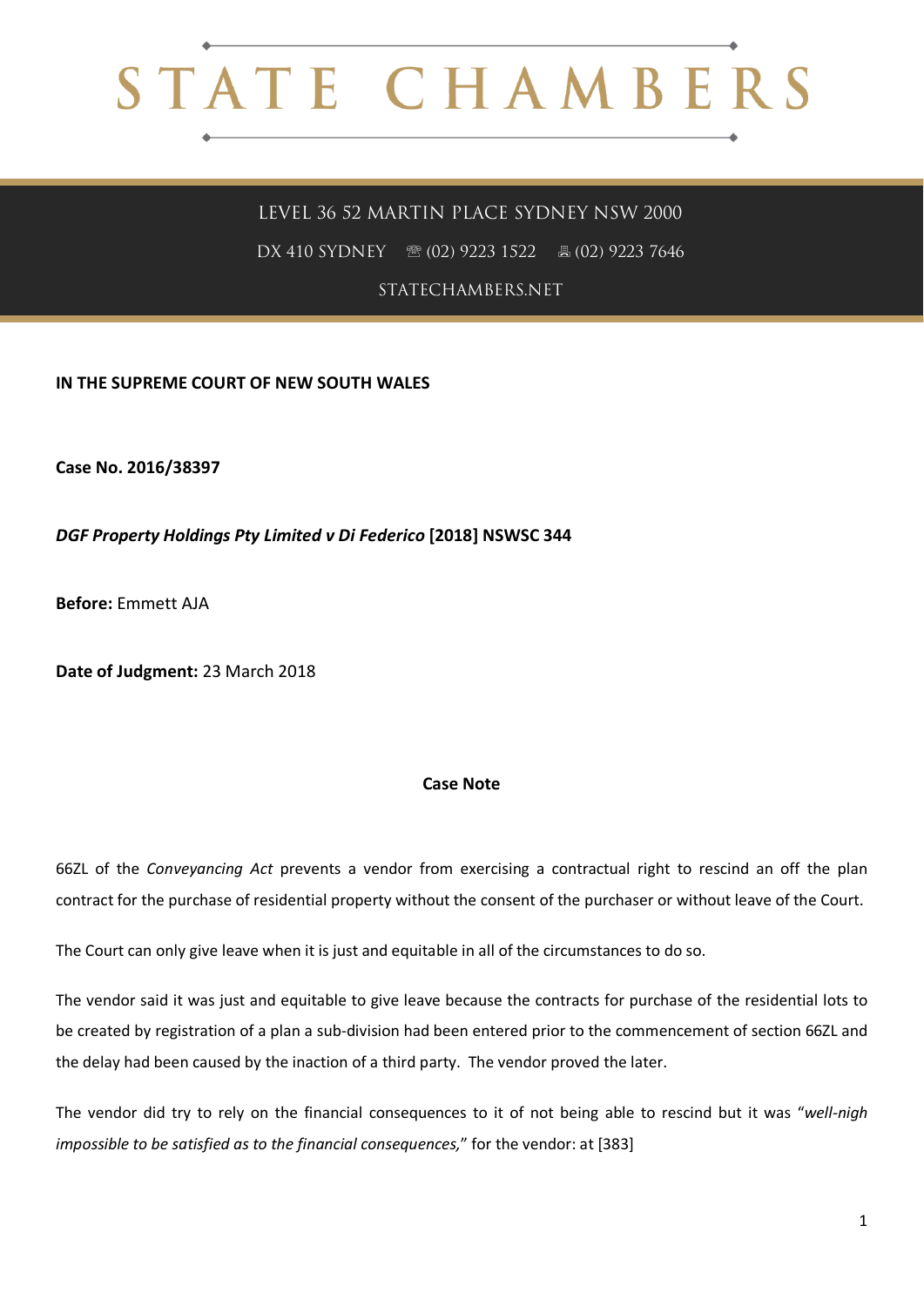Emmett AJA accepted the following:

- 1. The Court can only give leave to the vendor to exercise an available contractual right to rescind: at [200], [236] and [272];
- 2. There is no contractual right to rescind if the condition precedent for rescission exists because of the vendor's own breach of the contract for sale: at [240]
- 3. The right to rescind would be lost by abandonment or affirmation: at [250];
- 4. The vendor has the onus of proving that in all the circumstances it is just and equitable that leave be given to exercise the contractual right: at [264];
- 5. Part of establishing that it is just and equitable the vendor must show that it has, up to the time of hearing, acted reasonably and in good faith: at [263] and [265]
- 6. The purchasers have the evidential onus of proving matters in their knowledge; at [265]; and
- 7. *"Section 66ZL operates to change the allocation of the risk resulting from delay,"* from the purchaser to the vendor: at [266]

Despite the above propositions, the case was not determined by asking the questions mandated by the section: Is it just and equitable in all the circumstances that leave be given to the vendor to exercise its contractual right to rescind?

Instead the question asked seems to have been: Under what circumstances would it be just and equitable to give the vendor leave to rescind?

This approach was justified because the decision to refuse or to give leave could be "arbitrary and unfair": at [378] and

*"Accordingly, in many circumstances, the making or refusing of an order permitting recession would be just and equitable only if the making or refusing the order were to be on terms and conditions."*

This resulted in the vendor being given leave to rescind, but only upon it giving undertakings to the Court to the effect that they would complete the development and immediately after rescission offer new contracts with the purchasers at a higher contract price, determined by adding about a years interest to the original contract price.

One view is that this is a sensible decision. The increase in price is very small considering that the lots have nearly doubled in value and an undertaking to complete the development has been extracted when it was uncertain what the vendor's response would have been has leave to rescind not been given.

However, the substance of the decision is to vary the existing contractual rights of the parties, beyond requiring leave to rescind, and this is something section 66ZL does not permit.